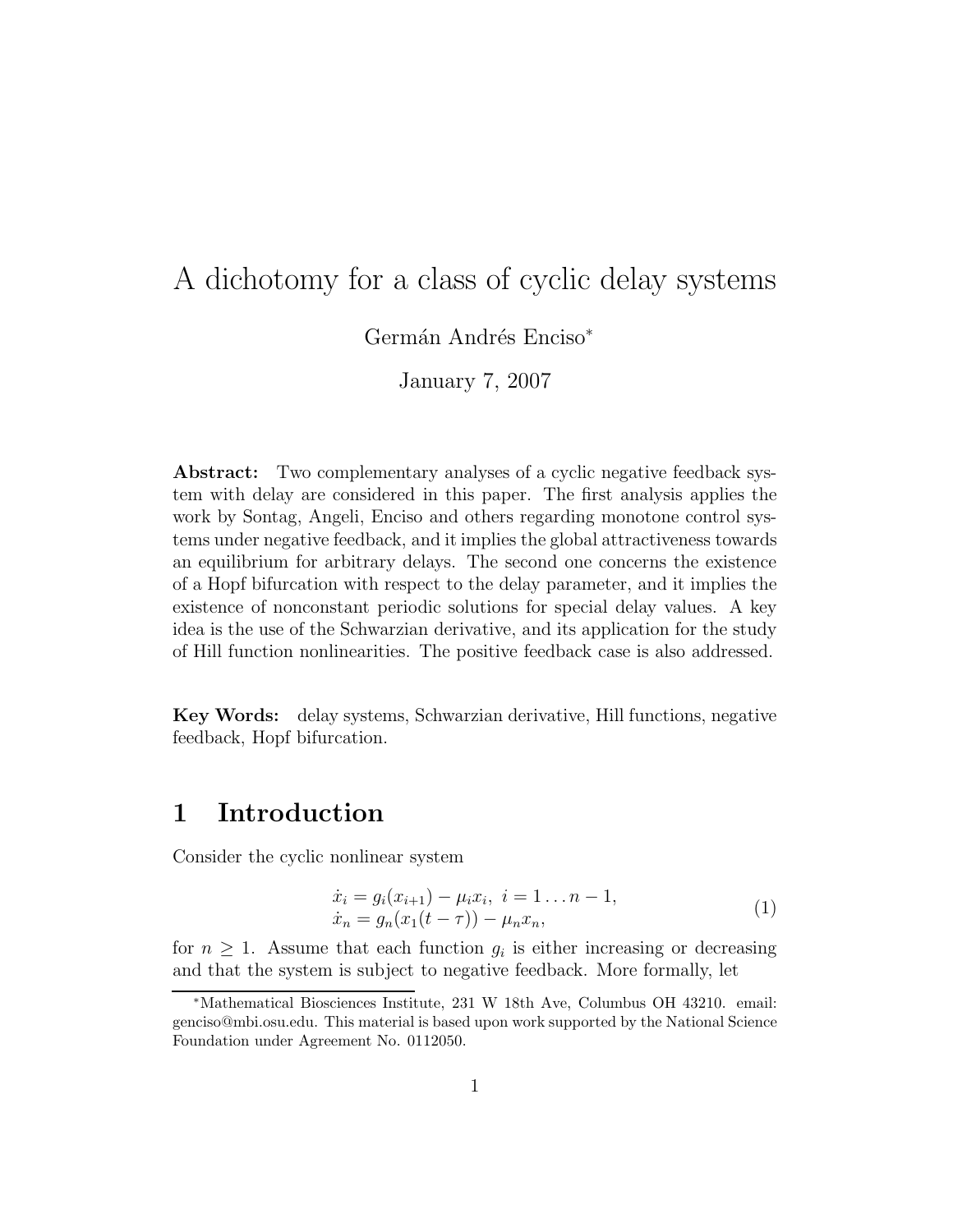$$
\mu_i > 0
$$
,  $\delta_i g'_i(x) \ge 0$ ,  $\delta_i \in \{1, -1\}$ ,  $i = 1 \dots n$ , and  $\delta_1 \cdot \dots \cdot \delta_n = -1$ . (2)

This system can be considered a generalization of classical models, by Goldbeter [12] and Goodwin [13], of autoregulated biochemical networks under negative feedback. Delay systems with this general structure can also be found in the modeling of neural networks, for instance in [30, 35], using  $g_i(x) = \alpha_i \tanh(\beta_i x)$  as nonlinearities. It should also be noted that different delays can be introduced in the nonlinear terms of each equation without loss of generality, since all but one of them can be removed with a simple change of variables.

An important special case in biochemical models is that in which those functions  $g_i(x)$  which are not linear have the Hill function form

$$
f(x) = \frac{ax^m}{b+x^m} + c, \text{ or } f(x) = \frac{a}{b+x^m} + c, a, b > 0, c \ge 0, m = 1, 2, .... (3)
$$

Recent models within this framework are studied in the context of zebrafish somitogenesis, p53 dynamics, and other biological systems in Lewis [24] and Monk [29]. Another recent (though undelayed) model is that of the so-called repressilator, see Elowitz and Leibler [6]. We will give special attention below to this type of nonlinearity.

The dynamics of the bounded solutions of system (1) under assumptions (2) is governed by a Poincaré-Bendixson result, proved by Mallet-Paret and Sell in 1996 [28]. Informally speaking, for every initial condition the solution of the system approaches either an equilibrium, a periodic orbit, or a homoclinic chain of orbits. In particular, any chaotic behavior is ruled out. In the positive feedback case  $\delta_1 \cdot \ldots \cdot \delta_n = 1$ , system (1) is monotone and also falls within the framework of Mallet-Paret and Sell. A large number of results are known in that case, the most important one perhaps being that the generic solution is convergent towards an equilibrium [19, 33].

The work of Sontag and Angeli [3] can be used to establish a relationship between the system (1) and the one-dimensional discrete system

$$
u_{k+1} = g(u_k),\tag{4}
$$

where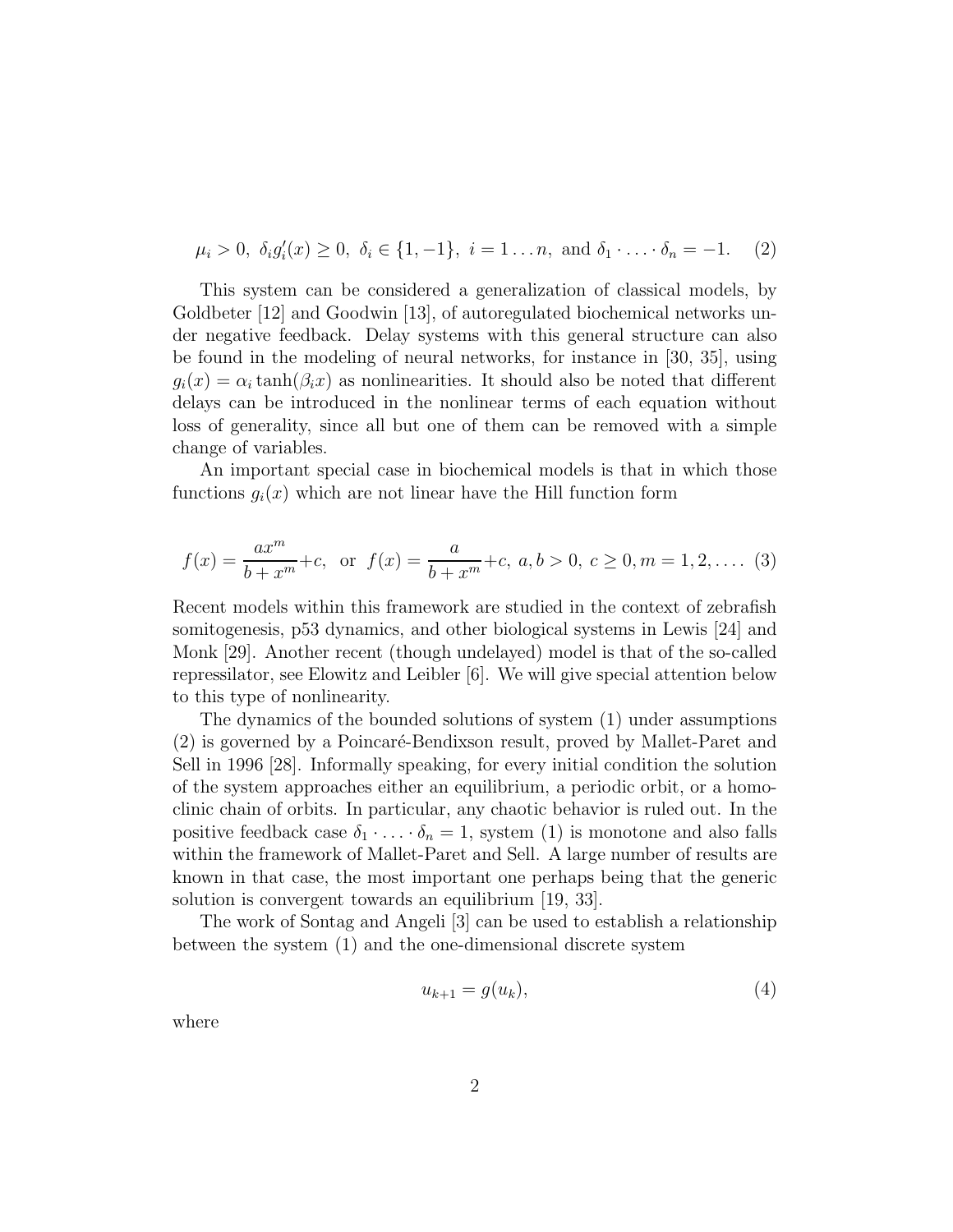$$
g(u) := \frac{1}{\mu_1} g_1 \circ \frac{1}{\mu_2} g_2 \circ \dots \circ \frac{1}{\mu_n} g_n.
$$
 (5)

Namely, if the discrete system (4) is globally attractive towards its unique equilibrium  $x_0$ , then the original system  $(1)$  is globally attractive towards its unique equilibrium, for all values of the delay  $\tau$ ; see also [9, 7, 10, 2, 34], and Hale and Ivanov [15].

A second branch of study for systems analogous to (1) is the search for nonconstant periodic oscillations. This usually involves a different kind of assumption, namely that the system (1) is 'ejective' around its unique equilibrium for large enough delay. Such arguments usually require the hypothesis  $|g'(x_0)| > 1$ , which in particular rules out the global attractiveness of (4). See Nussbaum [27], Hadeler and Tomiuk [14], Hale and Ivanov [15], and Ivanov and Lani-Wayda [22], among others.

In the present paper, both approaches are unified to give a more complete picture of the relationship between system (1) (under assumptions (2)) and system (4). A Hopf bifurcation approach is used to prove that  $|g'(x_0)| > 1$ implies the existence of periodic solutions of (1) for certain values of  $\tau$ . Also, an important class of nonlinearities  $g_i$  is shown to be such that the following conditions are a dichotomy:

- 1. The system  $(4)$  is globally attractive towards  $x_0$ .
- 2.  $|g'(x_0)| > 1.$

The main result of this paper is the following theorem, which combines the results from [3, 7] with a Hopf bifurcation approach on the parameter  $\tau$ .

**Theorem 1** *Consider system (1) under assumptions (2). Suppose that every nonlinear function*  $g_i(x)$  *is of Hill function form* (3),  $m \geq 1$ . Then exactly *one of the following holds:*

- 1.  $|g'(x_0)| \leq 1$ , system (4) is globally attractive to a unique equilibrium, *and system (1) is also globally attractive to a unique equilibrium, for all values of the delay*  $\tau$ *.*
- 2.  $|g'(x_0)| > 1$ , the discrete system (4) has nonconstant periodic solutions, *and the continuous system (1) has nonconstant periodic solutions for some values of τ .*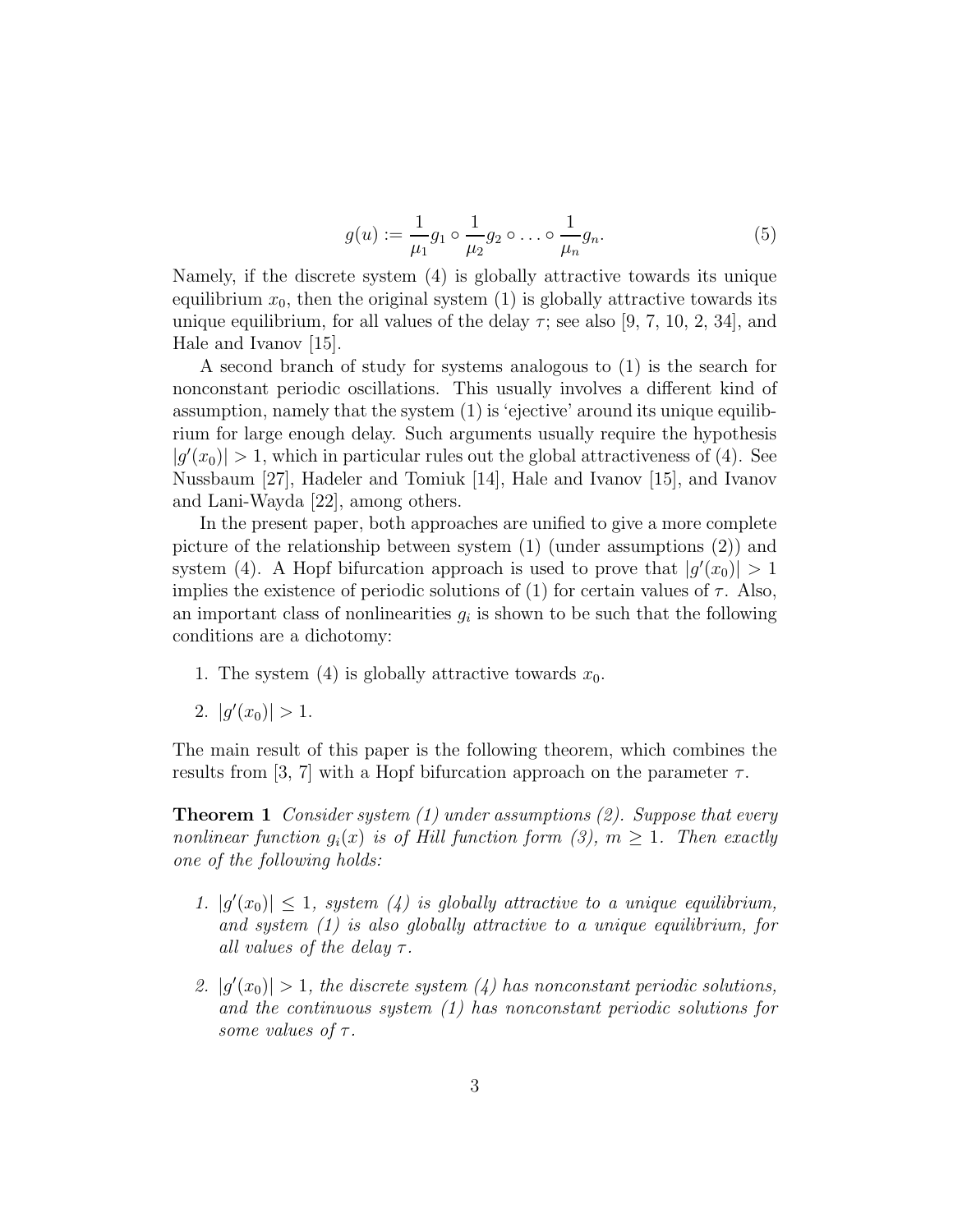

Figure 1: Typical solutions of a) system (1) and b) system (4), where  $n = 3$ ,  $g_1 = g_2 = g_3 = \tan^{-1}(x)$ ,  $\mu_1 = 0.11$ ,  $\mu_2 = 2.5$ ,  $\mu_3 = 4$ , and  $\tau = 80$ . c) The induced decreasing function  $g(x)$  and the increasing function  $g^2(x) = g(g(x))$  $(\text{see Lemma 3}). \text{ Here } |g'(x_0)| = 1/1.1 < 1.$ 

The same result holds if, instead of assuming a Hill function form, every nonlinear function  $g_i(x)$  is assumed to be of one of the forms  $\pm a \tan^{-1}(bx)$ ,  $\pm a \tanh(bx)$ , which are used in neural networks applications. A key ingredient is the use of the so-called *Schwarzian derivative*, see Section 2 and  $|31|$ .

The Hopf bifurcation which is present in the second case of Theorem 1 is not shown to be supercritical, although this seems to be the case as suggested by numerical simulations. In fact, simulations suggest that oscillations in system (1) for the case 2. are present for all sufficiently large  $\tau$ .

It is important to note that this information is not provided *a priori* by the Poincaré-Bendixson theorem itself, which doesn't give conditions for the different possible outcomes. Even knowing that the equilibrium of (1) is unstable doesn't guarantee the existence of periodic oscillations, since for instance homoclinic orbits need to be ruled out (possibly using Morse decomposition theory [26]).

A corresponding theorem will be stated and proved in the positive feedback case  $\delta_1 \cdot \ldots \cdot \delta_n = 1$ , by applying a general result from Enciso and Sontag [8] in this particular model. An important reference for this result in the case without delays is Angeli and Sontag [3]. It should be noted that the positive feedback case presents very different behavior from the main system studied in the present paper.

System (4) is one-dimensional and doesn't contain delays, which makes it much more tractable than (1). The use of the Schwarzian derivative to simplify the behavior of a model is common in the discrete systems literature; see for instance [25] for an application to continuous systems. A Hopf bifur-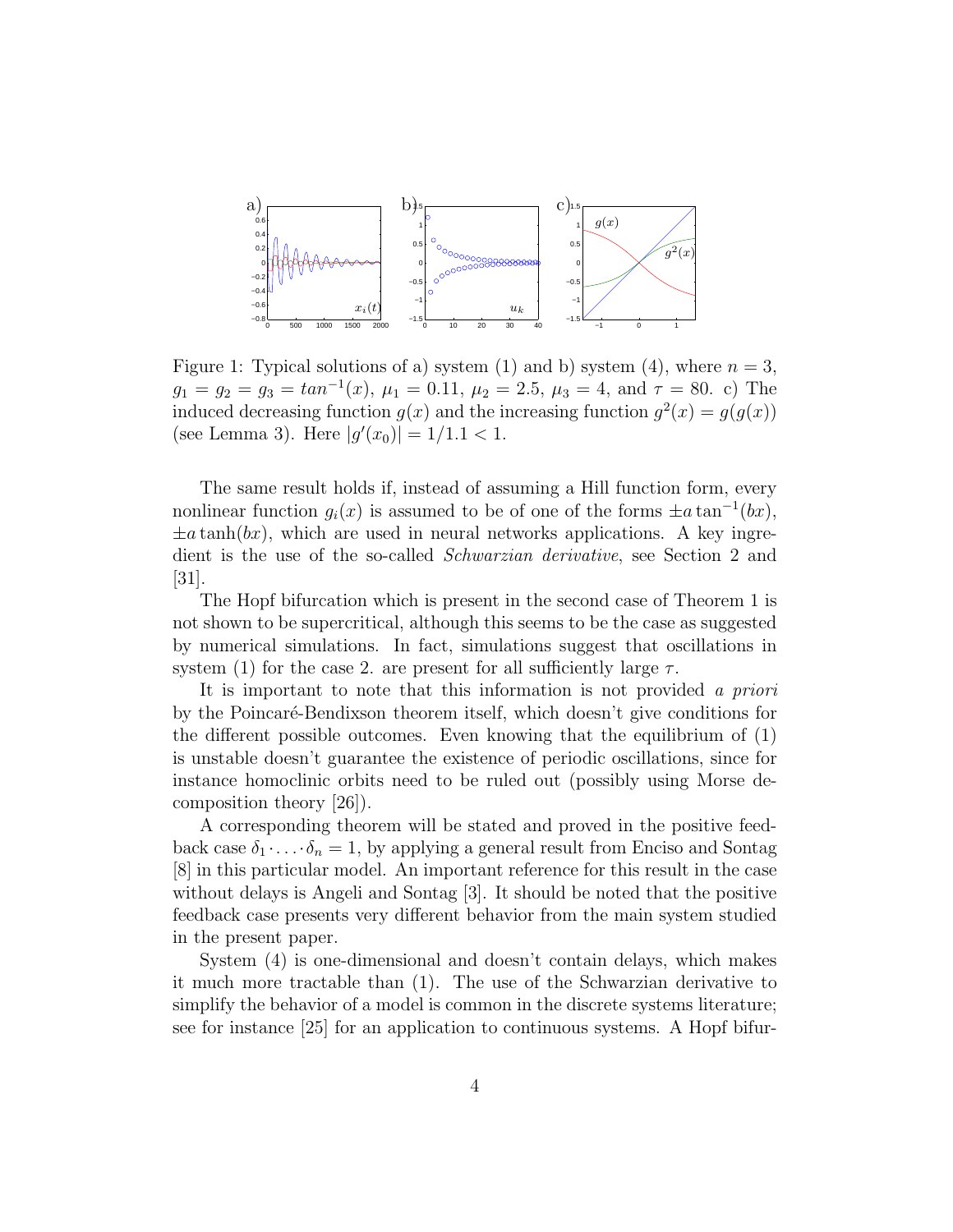

Figure 2: The same system is considered as in Figure 1, except that the value of  $\mu_1$  has been changed to 0.09. The typical solutions of a) system (1) and b) system (4) now appear to be limit oscillations and periodic 2-cycles. c) In this case  $|g'(x_0)| = 1/0.9 > 1$  and  $g^2(x) = x$  has several solutions.

cation approach has also been proposed in the Poincaré-Bendixson context in [37].

The direct contributions of the present paper are i) to show that for an important class of nonlinearities the two alternative cases of this model form a dichotomy; ii) to formally establish a relationship between the discrete and the continuous system, which has already been conjectured by Smith [32] in the undelayed case; iii) to carry out a direct Hopf bifurcation analysis of the linear system associated to (1) (which is new to my knowledge), and iv) to illustrate the usefulness of the Schwarzian derivative in the context of Hill functions.

In Section 2 the concept of the Schwarzian derivative is briefly introduced and applied to Hill functions. In Section 3, the discrete system and its relationship with (1) are described. In Section 4 the Hopf bifurcation argument is developed, and in Section 5 the positive feedback case is considered. Finally, in Section 6, the relationship with the general results in [3] and [9] is shortly discussed, and a conjecture is described from numerical simulations.

# **2** *Sg* **and Hill Functions**

An important concept related to the stability of discrete dynamical systems is the so-called *Schwarzian derivative Sf* of a real function *f*, defined by

$$
Sf(x) = \frac{f'''(x)}{f'(x)} - \frac{3}{2} \left( \frac{f''(x)}{f'(x)} \right)^2.
$$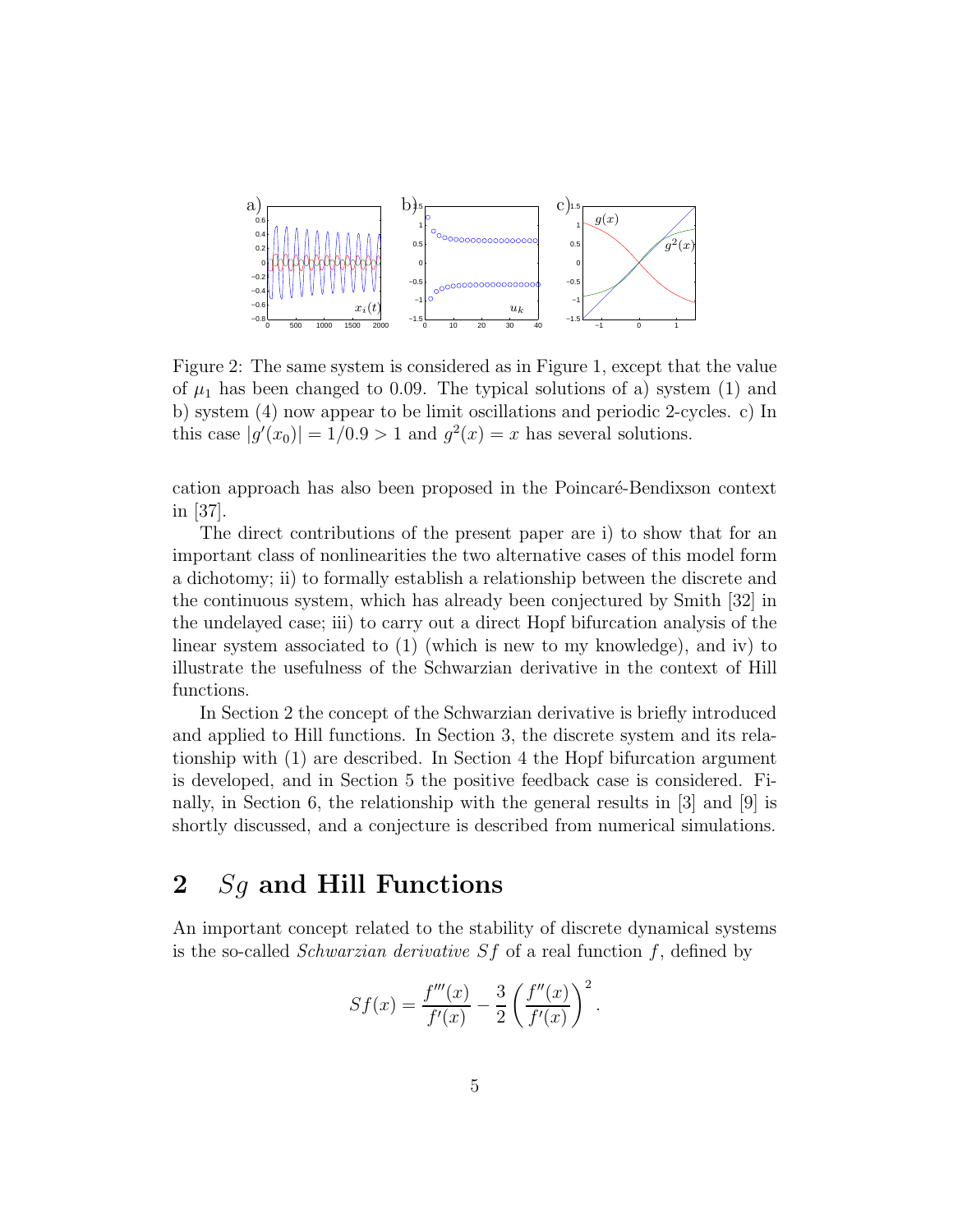The properties of *Sf* that will be useful here are summarized in the following lemma; see [31], Section 2B for proofs and details. Intuitively, the condition  $S_f < 0$  restricts the form of the function  $f$  so that the dynamics of  $u_{k+1} = f(u_k)$  is more easily determined.

**Lemma 1** Let  $f, g$  be  $C^3$  real functions on a real interval. Then the following *hold:*

1. If  $Sf < 0$ , then  $f'$  cannot have positive local minima or negative local *maxima.*

2. 
$$
S(f \circ g)(x) = Sf(g(x))g'(x)^2 + Sg(x)
$$
.

*3.*  $Sf < 0$ *,*  $Sg < 0$  *imply*  $S(f \circ g) < 0$ *.* 

It is now shown that the class of functions with negative Schwarzian derivative includes the Hill functions with  $m > 1$ , and that  $S(x/(b+x)) = 0$ .

**Lemma 2** *Let*  $a, b > 0$ *,*  $c \ge 0$ *,* and  $m = 1, 2, ...,$  and define

$$
f(x) = \frac{ax^m}{b+x^m} + c, \ g(x) = \frac{a}{b+x^m} + c.
$$

Then 
$$
Sf(x) = Sg(x) = -\frac{m^2 - 1}{2} \frac{1}{x^2}
$$
.

*Proof*. Noting that the Schwarzian derivative doesn't change after multiplication by or addition of a constant, we can assume that  $a = 1, c = 0$ . Using the quotient rule we compute

$$
f'(x) = \frac{mx^{m-1}}{b+x^m} - \frac{mx^{2m-1}}{(b+x^m)^2} = \frac{m}{x}(y-y^2) = \frac{m}{x}y(1-y),
$$

where  $y = f(x)$ . Similarly we compute

$$
f''(x) = -\frac{m}{x^2}y(y-1)(2my - (m-1))
$$
  

$$
f'''(x) = \frac{m^2}{x^3}y(1-y)[6m^2y^2 + (6m - 6m^2)y + (m-1)(m-2)].
$$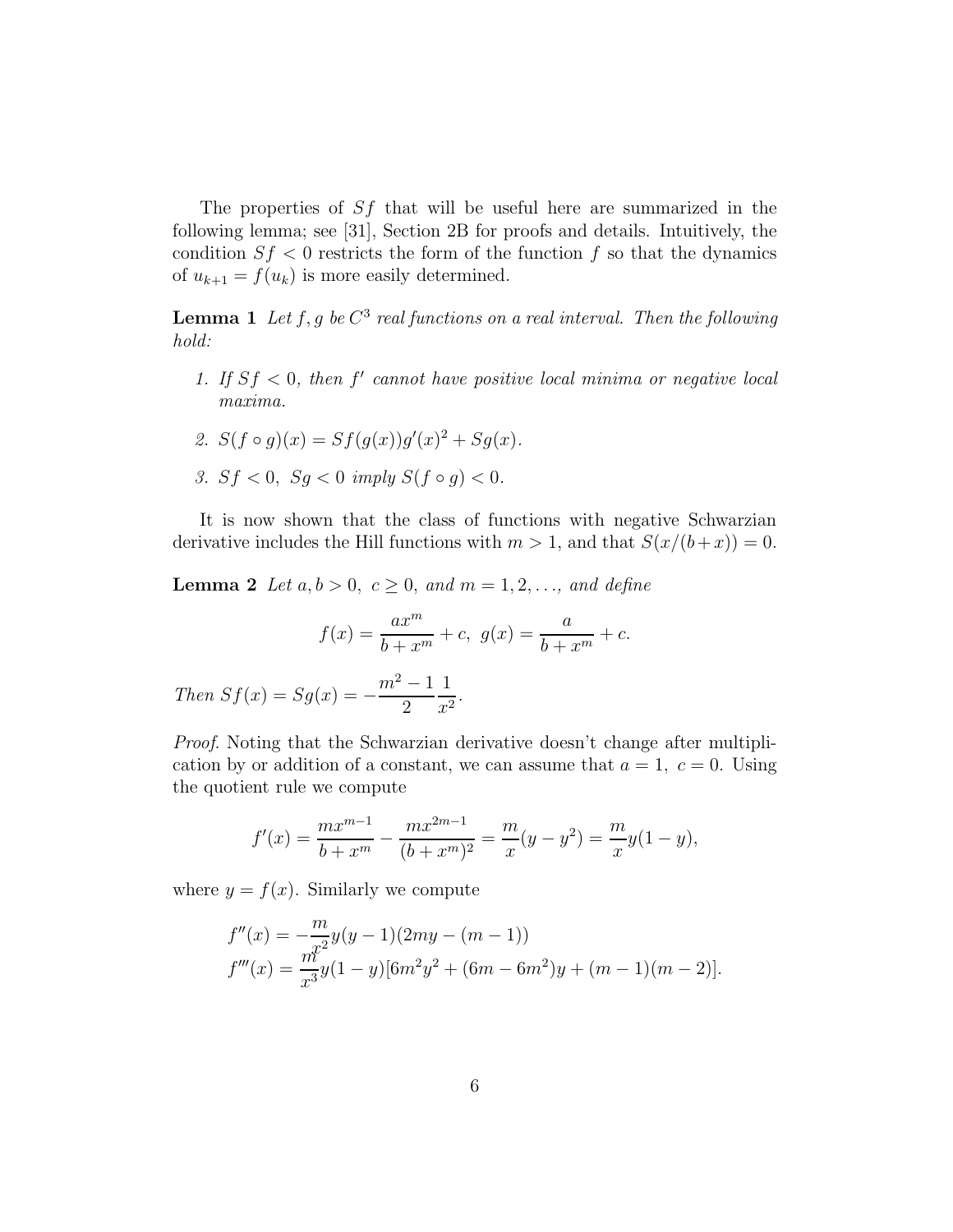We calculate the Schwarzian derivative

$$
Sf(x) = \frac{f'''(x)}{f'(x)} - \frac{3}{2} \left(\frac{f''(x)}{f'(x)}\right)^2
$$
  
=  $\frac{1}{x^2} [6m^2 y^2 - 6m(m-1)y + (m-1)(m-2)]$   
 $-\frac{3}{2} \frac{1}{x^2} [4m^2 y^2 - 4m(m-1)y + (m-1)^2]$   
=  $\frac{1}{x^2} [(m-1)(m-2) - \frac{3}{2} (m-1)^2] = -\frac{m^2 - 1}{2} \frac{1}{x^2}.$ 

To compute  $Sg(x)$ , it is easy to see that  $g = b^{-1}f \circ \kappa$ , where  $\kappa(x) = b^{1/m}/x$ . A simple computation shows that  $S\kappa = S(1/x) = 0, x \neq 0$ . Therefore

$$
Sg(x) = S(f \circ \kappa) = Sf(\kappa(x))\kappa'(x)^2 + S\kappa(x) = -\frac{m^2 - 1}{2}x^2\frac{1}{x^4} + 0 = -\frac{m^2 - 1}{2}\frac{1}{x^2}.
$$

### **3 The Discrete System**

Consider a continuous, bounded, decreasing function  $g: I \to I$ , where  $I = \mathbb{R}$ or  $I = [a, \infty), a \in \mathbb{R}$ . It can be easily seen that there is a unique fixed point  $x_0$  of g. The study of the discrete system (4) becomes straightforward by relating its dynamics to that of the system  $u_{k+1} = g^2(u_k)$ , since the function  $g^{2}(x) = g(g(x))$  is bounded and increasing. We state the following lemma for convenience; see also Angeli, de Leenheer and Sontag [1] for an extended discussion.

**Lemma 3** *System* (4) is globally attractive if and only if the equation  $g(g(x)) =$ *x* has the unique solution  $x_0$ .

*Proof.* All solutions of the system  $u_{k+1} = g(g(u_k))$  are monotonic increasing or decreasing, and each converges towards some fixed point by boundedness and continuity. Furthermore, this system is globally attractive to  $x_0$  if and only if (4) is globally attractive to  $x_0$ . The conclusion follows immediately.

Let  $I = \mathbb{R}$  or  $I = [a, \infty)$  and let  $q: I \to I$  be differentiable, bounded and decreasing. We say that system (4) is *fixed point determined* if

 $|g'(x_0)| \leq 1 \Leftrightarrow$  system (4) is globally attractive towards  $x_0$ .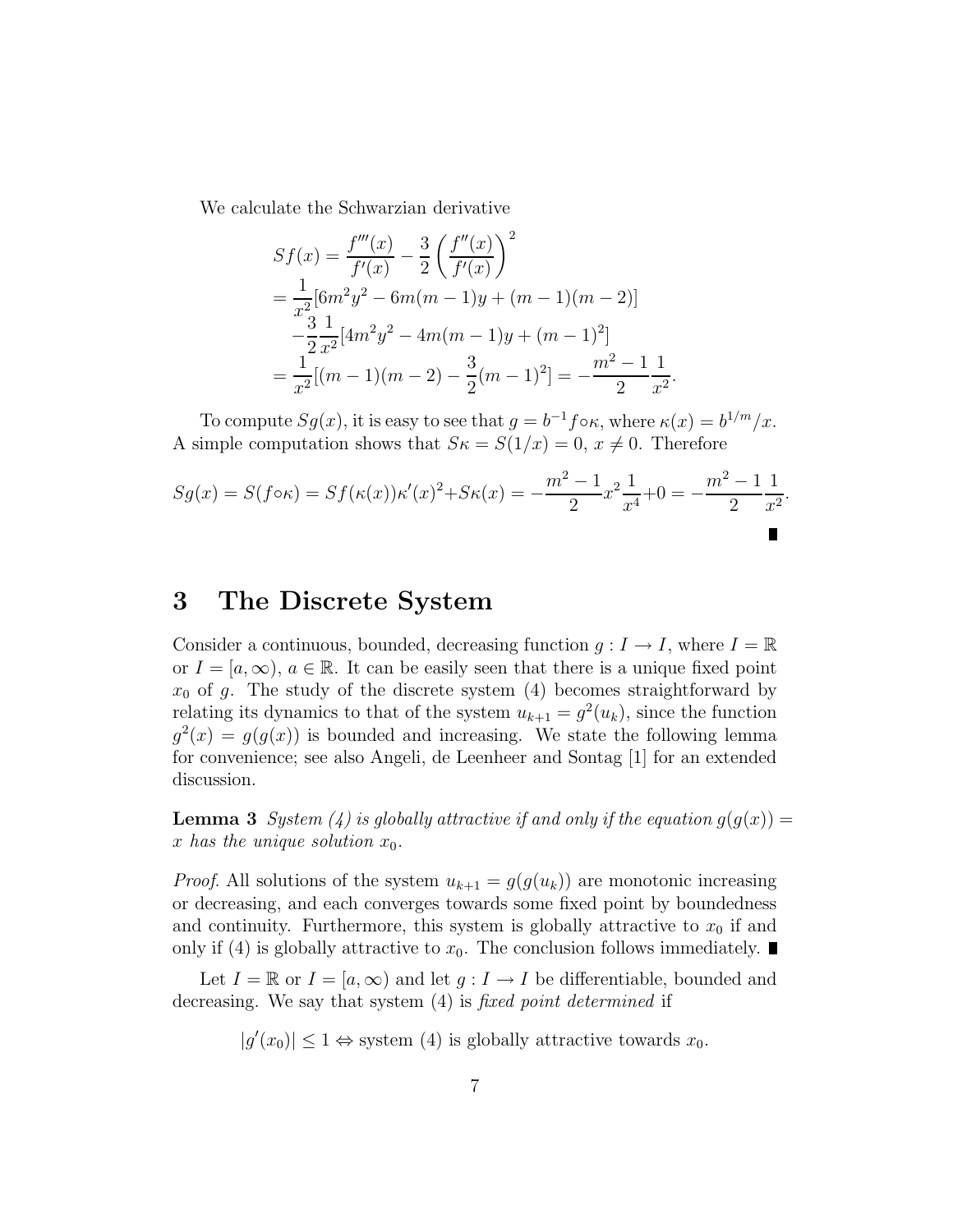Thus, the global attractiveness of (4) is determined by the slope of  $q(x)$  at its unique fixed point. For instance, it was shown in [10] that the functions  $g(x) = A/(K + x)$ ,  $x \geq 0$ , form fixed point determined systems for every *A, K >* 0, since for such functions system (4) is globally attractive and  $|g'(x_0)| < 1$ ; see also Corollary 1.

An example of a (discontinuous) function which is *not* fixed point determined is

$$
g(x) = \begin{cases} 1, & x < -0.5, \\ 0, & -0.5 \le x \le 0.5, \\ -1, & x > 0.5. \end{cases}
$$
(6)

This function has the unique fixed point  $x_0 = 0$  and  $g'(0) = 0$ , but there is the obvious stable cycle  $g(1) = -1$ ,  $g(-1) = 1$ . To obtain a proper example of a differentiable function which is not fixed point determined, it is sufficient to smoothen *g*(*x*) above with an appropriate convolution operator.

The reader will have noticed the importance of *g* being fixed point determined from the discussion leading to the statement of Theorem 1. Nevertheless  $g$  is only defined in terms of the functions  $g_i$ , and the composition of fixed point determined functions is not necessarily fixed point determined (nor is the composition of merely sigmoidal functions necessarily sigmoidal). This is why the Schwarzian derivative becomes useful at this point.

**Lemma 4** Let  $q: I \to I$  be  $C^3$ , decreasing and bounded, and such that *Sg <* 0*. Then g is fixed point determined.*

*Proof.* Consider the increasing function  $G = g^2 = g \circ g$ , and note that  $G'(x_0) =$  $g'(x_0)^2$ . If  $|g'(x_0)| > 1$ , hence  $G'(x_0) > 1$ , then by boundedness it follows that  $G(z) = z$  for some  $z > x_0$ . Therefore (4) has a nontrivial cycle of period 2, since  $g(z) \neq z$ .

Conversely, let  $G'(x_0) \leq 1$ , and assume that  $G(z) = z$  for some  $z \neq x_0$ . Without loss of generality we can assume that  $G(y) = y$ ,  $G(z) = z$ , for some *y*, *z* such that  $y < x_0 < z$ . We show that there exists  $y_1$  such that  $y < y_1 < x_0$ and  $G'(y_1) > 1$ : otherwise one would have

$$
x_0 = G(x_0) = G(y) + \int_y^{x_0} G'(x) dx \le y + (x_0 - y) = x_0,
$$

and in particular  $G'(x) = 1$  on  $[y, x_0]$ . But this would imply  $SG = 0$  on that interval, a contradiction. Similarly there exists  $z_1$  such that  $x_0 < z_1 < z$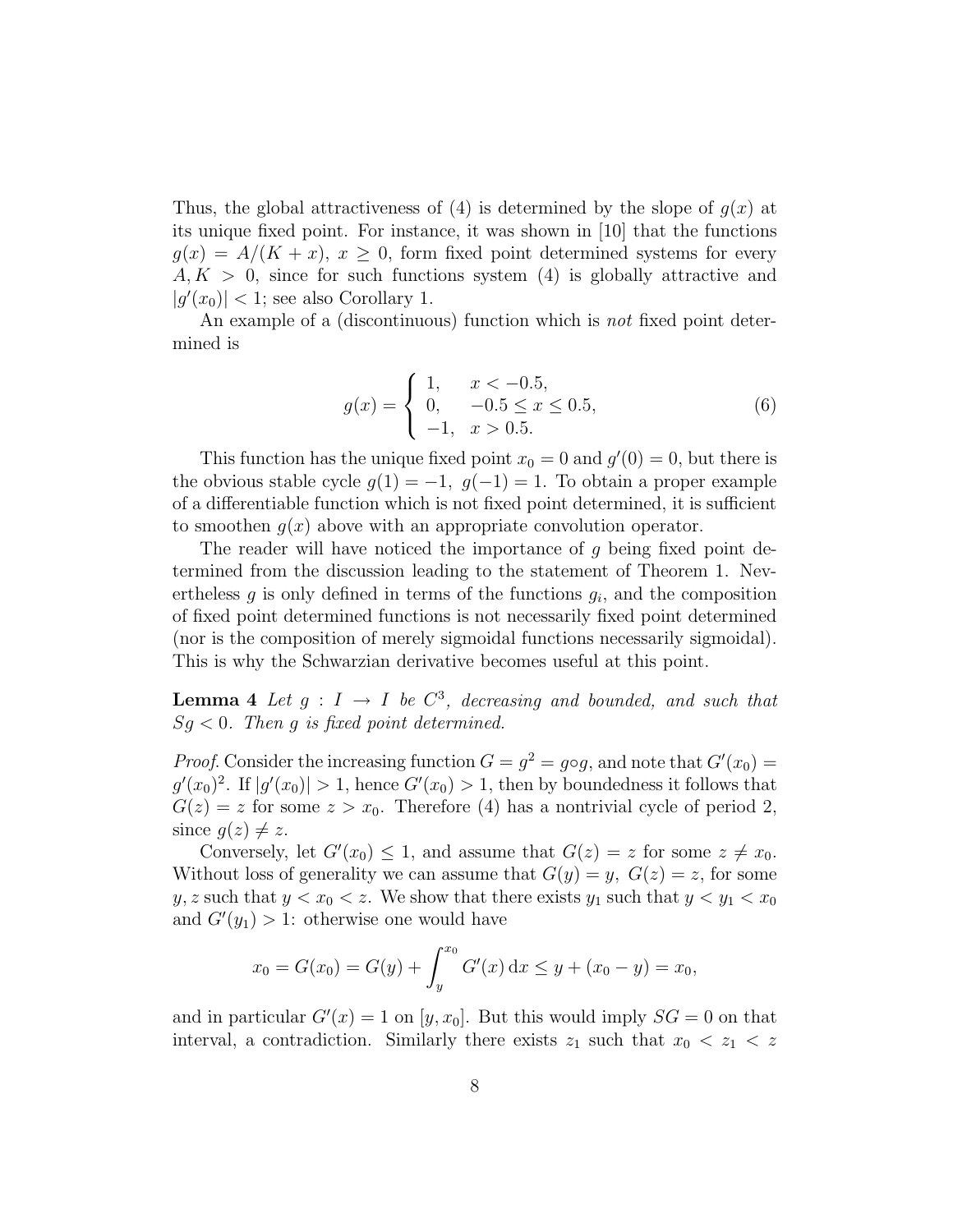and  $G'(z_1) > 1$ . Now consider the function  $G'(x)$  on the interval  $[y_1, z_1]$ . Since  $G'(x_0) \leq 1$ , this function has a minimum  $w_1$  on the interior of this interval, and that therefore  $G''(w_1)=0$ ,  $G'''(w_1)\geq 0$ . Thus  $SG(w_1)\geq 0$ , a contradiction.

**Corollary 1** Let  $I = \mathbb{R}$  or  $I = [a, \infty)$ , and let  $g: I \to I$  be decreasing and *bounded.* If  $q(x)$  *is the composition of functions each of which either i)* has *negative Schwarzian derivative, or ii) is of Hill function form for*  $m > 1$ *, then g is fixed point determined.*

*Proof.* If *g* is the composition of functions all of which have negative Schwarzian derivative, then this must be true of *g* as well, and *g* is fixed point determined by Lemma 4. The same holds if some of the  $g_i$  are of Hill function form with  $n > 1$ , by Lemma 2. If some but not all of these functions are of Hill function form for  $m = 1$  (or *Michaelis-Menten form*), then still  $Sq(x) < 0$  by the derivation formula in Lemma 1.

Finally, if all the functions are of the form  $(\alpha + \beta x)/(\gamma + \delta x)$ ,  $\alpha, \beta, \gamma, \delta \geq 0$ , then  $g$  and  $g^2$  are also of this form. It is then easy to show that the (bounded, increasing) function  $q^2(x)$  is concave down on *I*, and that it has a unique fixed point  $x_0$  which further satisfies  $g'(x_0)^2 = (g^2)'(x_0) \leq 1$ . The result follows from Lemma 3.

The relationship between the nonlinear system (1) and the discrete system (4) becomes clear in the proof sketch of the following well-studied result. See Angeli and Sontag [2] and Enciso, Smith, and Sontag [7] for an abstract formal treatment, as well as Sontag [34] for a discussion of the embedding argument. The use of the lemma by Dancer in this context is new.

**Proposition 1** *Consider a system (1) under assumption (2), and let*  $g(x)$ *be defined by (5). If (4) is globally attractive towards*  $x_0$ , then (1) is globally *attractive towards a unique equilibrium.*

*Sketch of Proof:* An elegant result of Dancer [5] shows that in an abstract monotone system with bounded solutions and a unique equilibrium, all solutions must converge towards this equilibrium (the result is stated for discrete systems in [5], but a variation for continuous systems is straightforward). Consider the extended 2*n*-dimensional system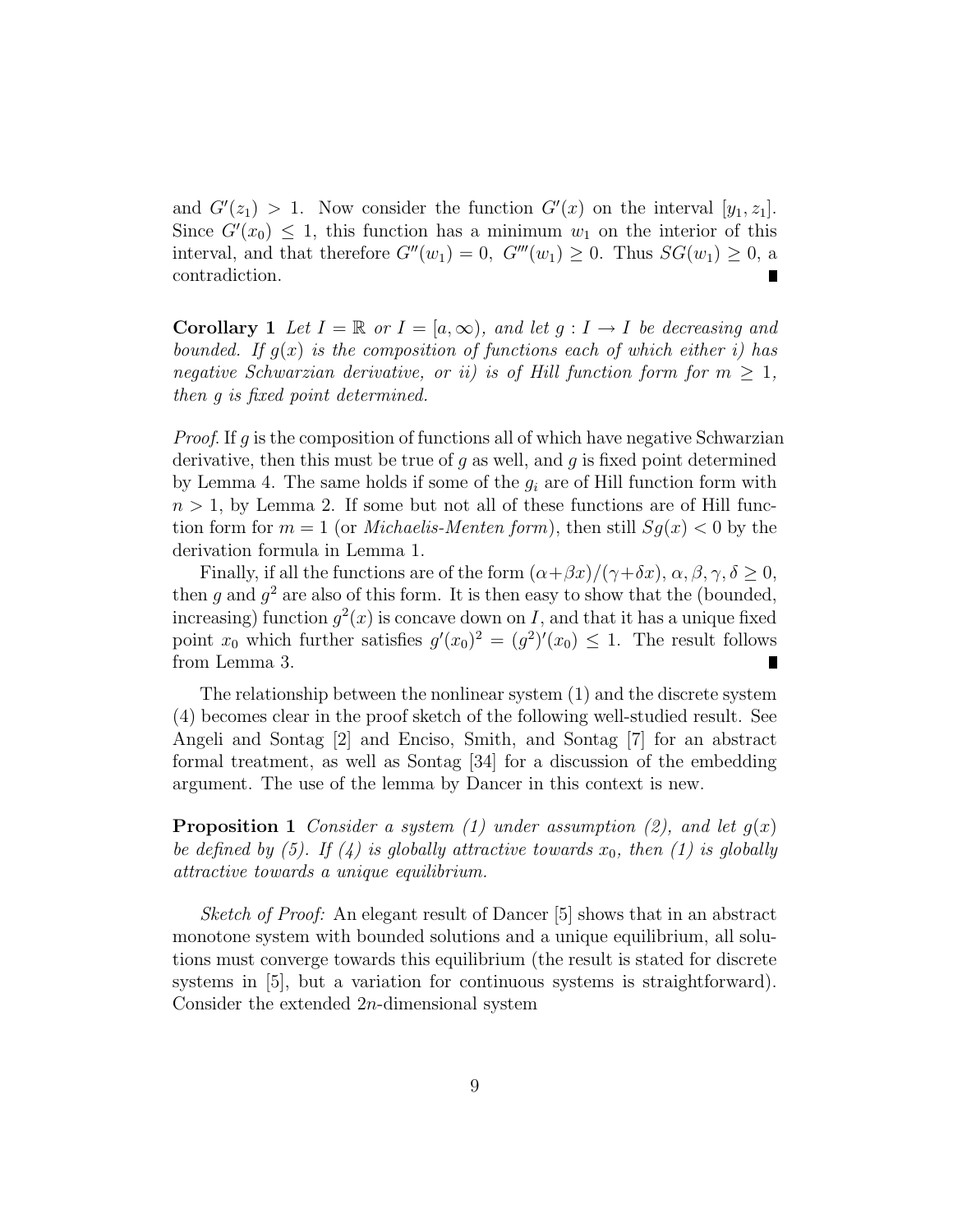$$
\begin{aligned}\n\dot{x}_i &= g_i(x_{i+1}) - \mu_i x_i, \ i = 1 \dots n - 1, \\
\dot{x}_n &= g_n(z_1(t - \tau)) - \mu_n x_n, \\
\dot{z}_i &= g_i(z_{i+1}) - \mu_i z_i, \ i = 1 \dots n - 1, \\
\dot{z}_n &= g_n(x_1(t - \tau)) - \mu_n z_n.\n\end{aligned} \tag{7}
$$

It is not difficult to see that a trajectory  $(x_1(t) \ldots x_n(t))$  is a solution of (1) if and only if  $(x_1(t),...,x_n(t),x_1(t),...x_n(t))$  is a solution of (7). Moreover, this system is now subject to positive feedback, since  $\delta_1 \cdot \ldots \delta_n \cdot \delta_1 \cdot \ldots \cdot \delta_n = 1$ . Thus this system is monotone with respect to a certain partial order; see [33], Chapter 5, and [4]. Finally, the equilibria of this system are in bijective correspondence with the solutions of  $q(q(x)) = x$ . The conclusion follows from the result by Dancer and Lemma 3.

# **4 Hopf Bifurcation**

In this section we consider the linearization

$$
\begin{aligned} \dot{x}_i &= k_i x_{i+1} - \mu_i x_i, \ i = 1 \dots n - 1, \\ \dot{x}_n &= k_n x_1 (t - \tau) - \mu_n x_n, \end{aligned} \tag{8}
$$

of system (1) around its unique equilibrium point  $(\overline{x}_1, \ldots, \overline{x}_n)$ . It is easy to see that

$$
k_i = g'_i(\overline{x}_{i+1}), \ i = 1 \dots n - 1, k_n = g'_n(\overline{x}_1).
$$
 (9)

We will show in the negative feedback case  $k_1 \ldots k_n < 0$  that for  $|k_1 \ldots k_n| >$  $\mu_1 \cdot \ldots \cdot \mu_n$ , a Hopf bifurcation exists on the parameter  $\tau$ . The characteristic polynomial associated to the linear system (8) is

$$
g(z,\tau) := (z + \mu_1)(z + \mu_2) \cdot \ldots \cdot (z + \mu_n) + Ke^{-\tau z}, \tag{10}
$$

where  $K := -k_1 \cdot \ldots \cdot k_n > 0$ . See Lemma 3 of Hofbauer and So [20].

**Lemma 5** *Let*  $g(\lambda, \tau_0) = 0$  *for*  $\lambda = \sigma + \omega i$ ,  $\tau_0 > 0$ , and assume that  $\sigma \geq 0$ . *Then there exists an open neighborhood U of*  $\tau_0$ *, and a differentiable function*  $\rho: U \to \mathbb{C}$ *, such that*  $g(\rho(\tau), \tau) = 0$  *on U. If*  $\sigma = 0$ *, then Re*  $\rho'(\tau_0) > 0$ *.*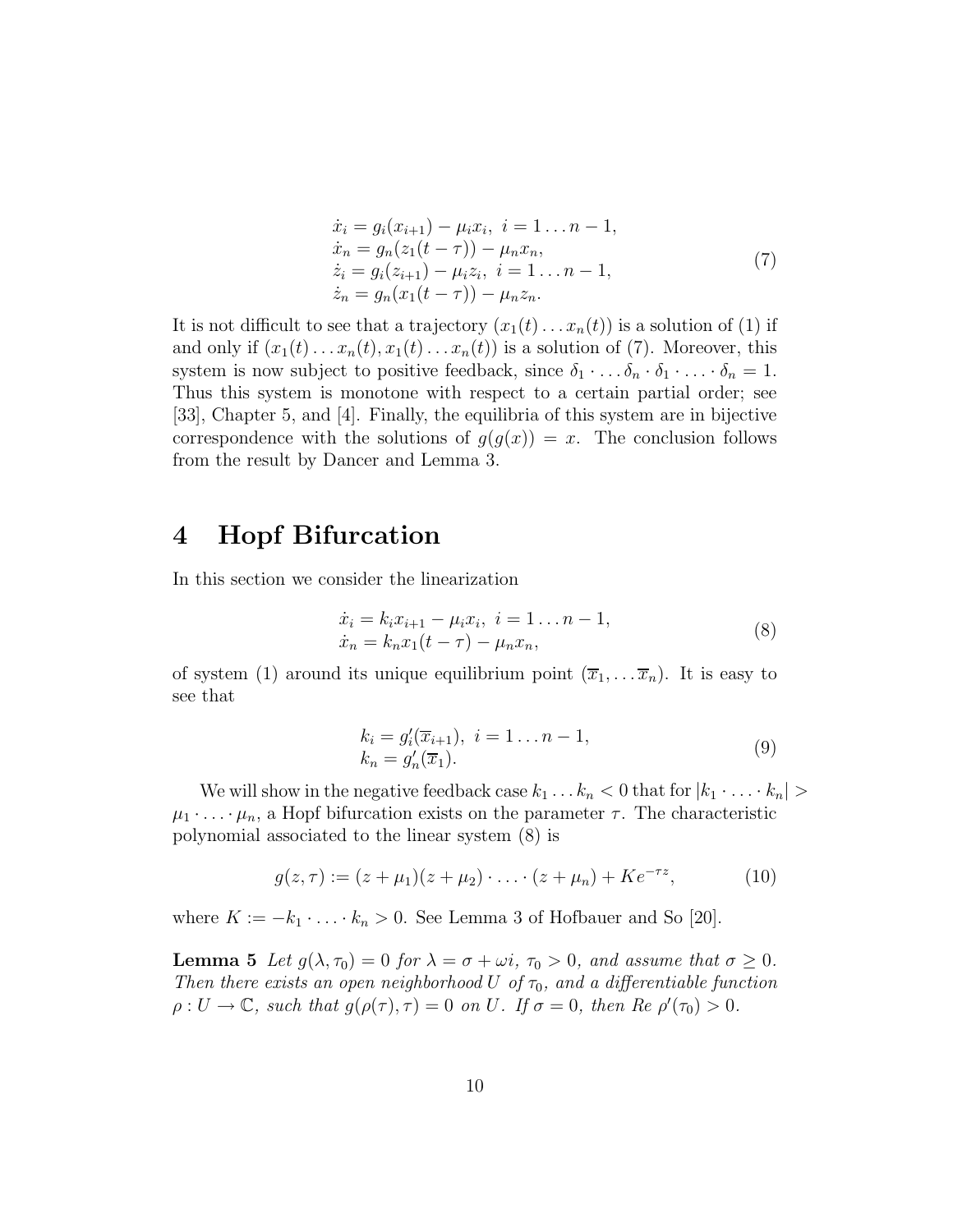*Proof.* Define  $f(z) := \prod_i (z + \mu_i)$ . The proof of the first statement follows by the implicit function theorem for the function  $g(z, \tau)$  at the point  $(\lambda, \tau_0)$ , after verifying that  $\partial_1 g(\lambda, \tau_0) \neq 0$ :

$$
\partial_1 g(\lambda, \tau_0) = f(\lambda) \sum_j \frac{1}{\lambda + \mu_j} - \tau_0 K e^{-\lambda \tau_0} = -K e^{-\lambda \tau_0} Q(\lambda, \tau_0),
$$

where

$$
Q(\lambda, \tau_0) := \sum_j \frac{1}{\lambda + \mu_j} + \tau_0.
$$

Using the fact that  $\mu_j \geq 0$  for every *j*, it is easy to see that Re  $Q(\lambda, \tau_0) > 0$ and the proof is complete.

To prove the second statement, let  $\sigma = 0$ . Note that necessarily  $\omega \neq 0$ , since  $g(z, \tau) > 0$  whenever  $z \geq 0$ . Assume  $\omega > 0$ , the other case being similar. Multiplying on both numerator and denominator by  $\lambda - \mu_j$ , it follows that

Im 
$$
Q(\lambda, \tau_0) = -\omega \sum_j \frac{1}{\omega^2 + \mu_j^2} < 0.
$$

By the implicit function theorem,

$$
\rho'(\tau_0) = -\partial_2 g(\lambda, \tau_0) (\partial_1 g(\lambda, \tau_0))^{-1} = -\omega i Q(\lambda, \tau_0)^{-1}.
$$

 $\blacksquare$ 

It follows that Re  $\rho'(\tau_0) > 0$  as stated.

**Theorem 2** If  $K > \mu_1 \cdot \ldots \cdot \mu_n$  and (1) is not exponentially unstable for *τ* = 0*, then system (1) has a Hopf bifurcation with respect to the parameter τ .*

*Proof*.

We show that there exists  $\tau_0 \geq 0$  such that

- i)  $q(\omega i, \tau_0) = 0$  for some  $\omega > 0$ ,
- ii)  $g(\lambda, \tau_0) \neq 0$ , for all  $\lambda \in \mathbb{C}$  with Re  $\lambda > 0$ ,
- iii) for some  $\omega_0 > 0$ , it holds that both  $g(\omega_0 i, \tau_0) = 0$  and  $g(m\omega_0 i, \tau_0) \neq 0$ for all integer  $m \neq 1, -1$ .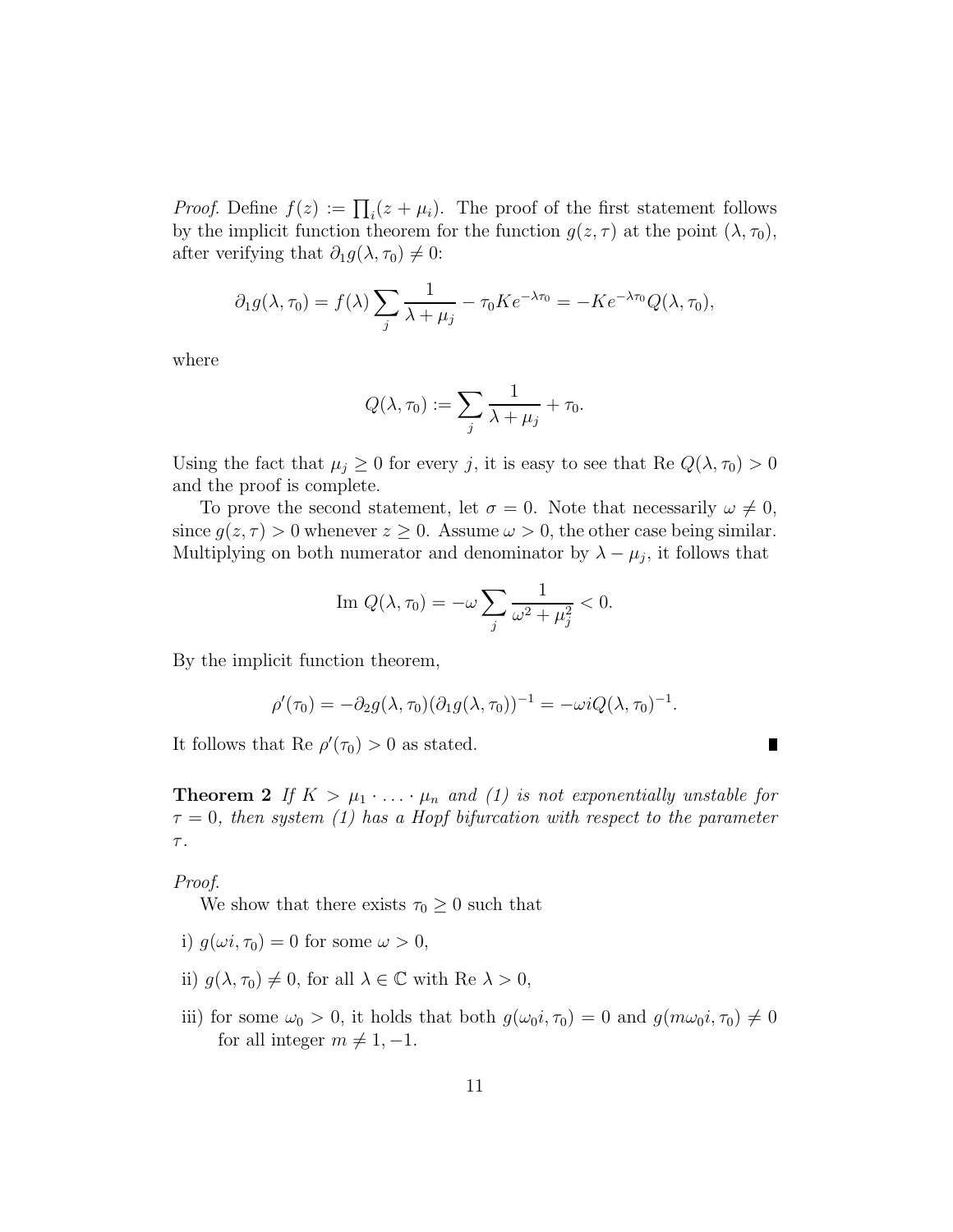Together with Lemma 5, this will directly imply the existence of a Hopf bifurcation at the point  $\tau = \tau_0$ ; see Theorem 11.1.1 of Hale [16].

We start with the case in which  $g(\omega i, 0) = 0$  for some  $\omega \in \mathbb{R}$ . Then necessarily  $\omega \neq 0$  by definition of *g*, and without loss of generality  $\omega > 0$ . Thus i) and ii) are satisfied for  $\tau_0 = 0$ , by hypothesis. To see iii), simply recall that  $g(\omega i, \tau_0) = 0$  implies  $|\omega i| < M$ , and pick  $\omega_0 > 0$  so that  $\omega_0 i$  is a root with maximal norm.

We can therefore assume that  $g(\lambda, 0) = 0$  implies Re  $\lambda < 0$ . Let

 $S := \{ \tau \geq 0 \mid g(\lambda, \tau) = 0 \text{ for some } \lambda \in \mathbb{C} \text{ such that } \text{Re } \lambda \geq 0 \},$ 

so that in particular  $0 \notin S$ . To see that *S* is nonempty, first note that whenever  $\omega > 0$  and  $|f(\omega i)| = K$ , one can find  $\tau > 0$  such that  $e^{-\omega i \tau} =$  $-f(\omega i)/K$  and so  $g(\omega i, \tau) = 0$ . Noting that  $|f(0)| = \mu_1 \cdot \ldots \cdot \mu_n < K$  and  $|f(\omega i)| \to \infty$  as  $\omega \to \infty$ , it follows by the intermediate value theorem that  $|f(\omega i)| = K$  for some  $\omega$ ; therefore  $S \neq \emptyset$ .

Let  $\tau_0 := \inf S$ ; it is shown now that  $\tau_0 \in S$ . Let  $\sigma_1 > \sigma_2 > \ldots \to \tau_0$ , and let  $\lambda_1, \lambda_2, \ldots$  be such that Re  $\lambda_i \geq 0$  and  $g(\lambda_i, \sigma_i) = 0$  for every *i*. Let  $M > 0$ be such that  $|f(z)| > 2K$  for  $|z| \geq M$ . Then  $|e^{-\lambda_i \tau}| < 1$ , and therefore necessarily  $|\lambda_i| < M$ , for every *i*. There exists thus a subsequence of  $\{\lambda_i\}$ which converges towards  $\lambda_0 \in \mathbb{C}$ , Re  $\lambda_0 \geq 0$ . By continuity  $g(\lambda_0, \tau_0) = 0$ , and  $\tau_0 \in S$ . In particular  $\tau_0 > 0$ .

To complete the proof of i) and ii), it suffices to show that  $g(\lambda, \tau_0) = 0$ , Re  $\lambda \geq 0$  imply Re  $\lambda = 0$ . But this follows directly from Lemma 5, by the minimality of  $\tau_0 > 0$ .

The proof of iii) follows now in the same way as above.

П

Note that this result is proved in the context of Theorem 11.1.1 of [16]. The existence of periodic solutions for certain values  $\tau > \tau_0$  follows, but no assertion is made regarding their stability. This may nevertheless be shown using the above proof, if the asymptotic stability of the equilibrium of (1) is established for  $\tau = \tau_0$ .

In the particular case  $\tau = 0$ , it is known [36] that system (8) is asymptotically stable provided that  $K/(\mu_1 \cdot \ldots \cdot \mu_n) < \sec^n(\pi/n) = 1/(\cos^n(\pi/n))$ . Therefore necessarily  $\tau_0 > 0$  in those cases.

The following proposition establishes a global stability result for the linear system (8). Let  $\tau_0$  be as in the proof of Theorem 2.

**Proposition 2** Let  $K > \mu_1 \cdots \mu_n$  and assume that (1) is not exponentially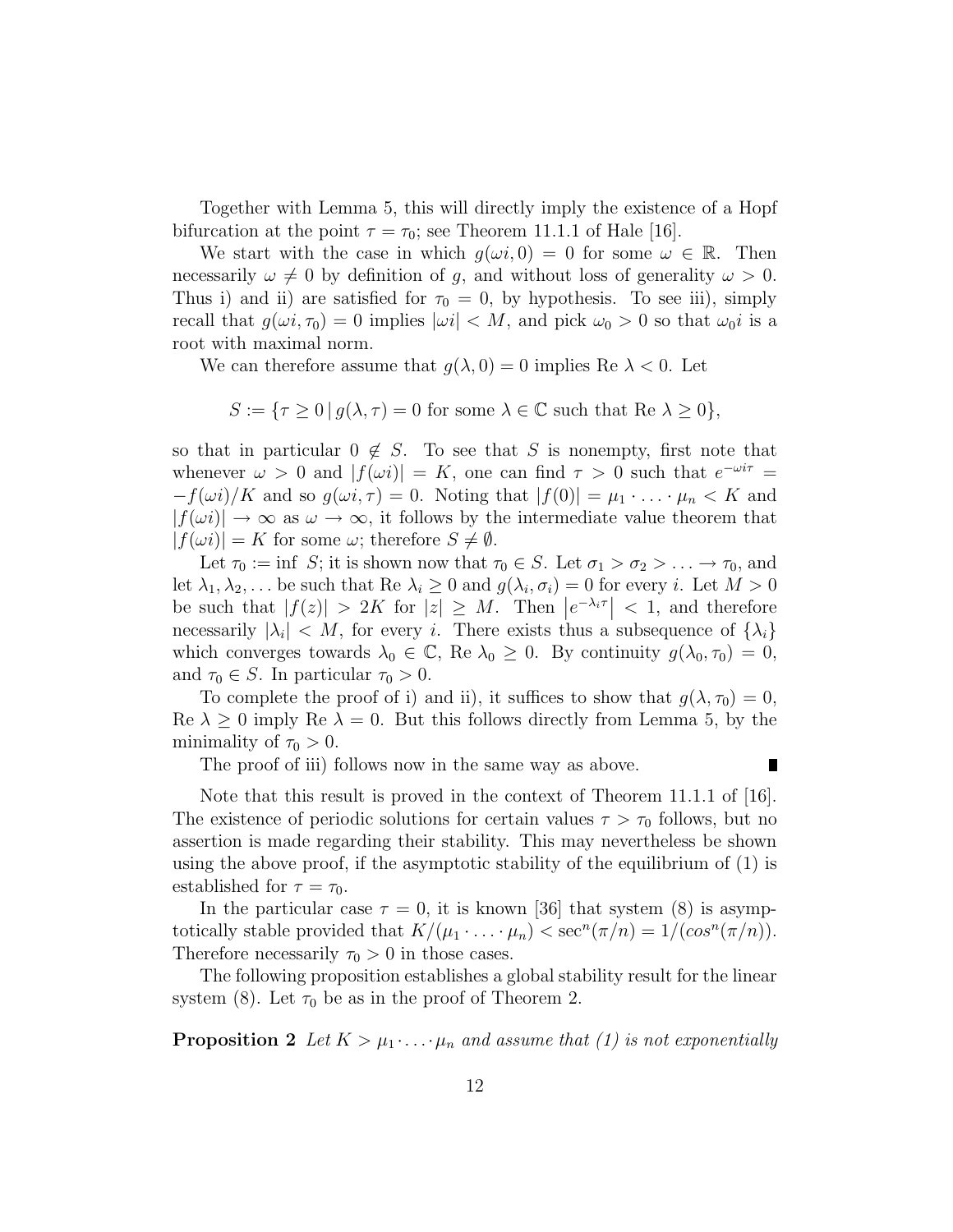*unstable for*  $\tau = 0$ . Then the linear system (8) is exponentially unstable if *and only if*  $\tau > \tau_0$ *.* 

*Proof.* Recall from Theorem 2 that  $0 < \tau_0 = \inf S$ , so that for  $\tau < \tau_0$ ,  $g(\cdot, \tau)$ can have no root  $\lambda$  with Re  $\lambda \geq 0$ . Similarly,  $g(\cdot, \tau_0)$  can have no root  $\lambda$  with Re  $\lambda > 0$ , by Lemma 5. Therefore for  $\tau \leq \tau_0$ , the exponential instability of (8) is ruled out.

Let  $S' \subseteq (\tau_0, \infty)$  be the set of  $\tau \geq 0$  such that system (8) is exponentially unstable. It follows from  $g(i\omega, \tau_0) = 0$ , Re  $\rho'(\tau_0) > 0$  (Theorem 2, Lemma 5) that  $(\tau_0, \tau_0 + \epsilon) \subseteq S'$  for some  $\epsilon > 0$ . Assume by contradiction that  $S' \neq$  $(\tau_0, \infty)$ , and let  $\tau_1$  be the infimum of  $(\tau_0, \infty) - S'$ . In particular, it holds that  $\tau_1 \geq \tau_0 + \epsilon > \tau_0$ . It holds nevertheless that  $\tau_1 \in S$  (see the proof of Theorem 2), therefore  $g(i\omega_1, \tau_1) = 0$  for some  $\omega_1 \geq 0$ . Applying Lemma 5 to construct a corresponding function  $\rho_1$  on a neighborhood of  $\tau_1$  such that  $\text{Re }\rho'_1(\tau_1) > 0$ , a contradiction follows from  $(\tau_0, \tau_1) \subseteq S'$ .

The following lemma, which addresses the undelayed system in the unstable case, will be used in the proof of the main result.

**Lemma 6** *Under the assumptions of Theorem 1, assume that (1) is exponentially unstable for*  $\tau = 0$ *. Then there exist nonconstant periodic solutions of*  $(1), \tau = 0$ .

*Proof*. The undelayed cyclic system (1) has been considered extensively in the literature, see for instance [11, 17]. To prove this result we apply Theorem 4.1 b) of Mallet-Paret and Smith [23]. In order satisfy its hypotheses, we note that any root of  $g(*, 0)$  with positive real part cannot be real, therefore at least two roots with positive real part are present. Second, we note that  $\bar{x}_1 > 0, \ldots, \bar{x}_n > 0$  under the present hypotheses, and that therefore  $U_{k_0} \neq \emptyset$ in that result.

A similar argument can be given for  $g_i(x) = \pm a \tan^{-1}(bx)$ ,  $g_i(x) =$  $\pm a \tanh(bx)$  using a suitable change of variables so that  $(\mathbb{R}^+)^n$  is invariant for  $(1)$ .

#### **4.1 Proof of Theorem 1**

Now the proof of the main result can be completed, as well as the remark which follows it.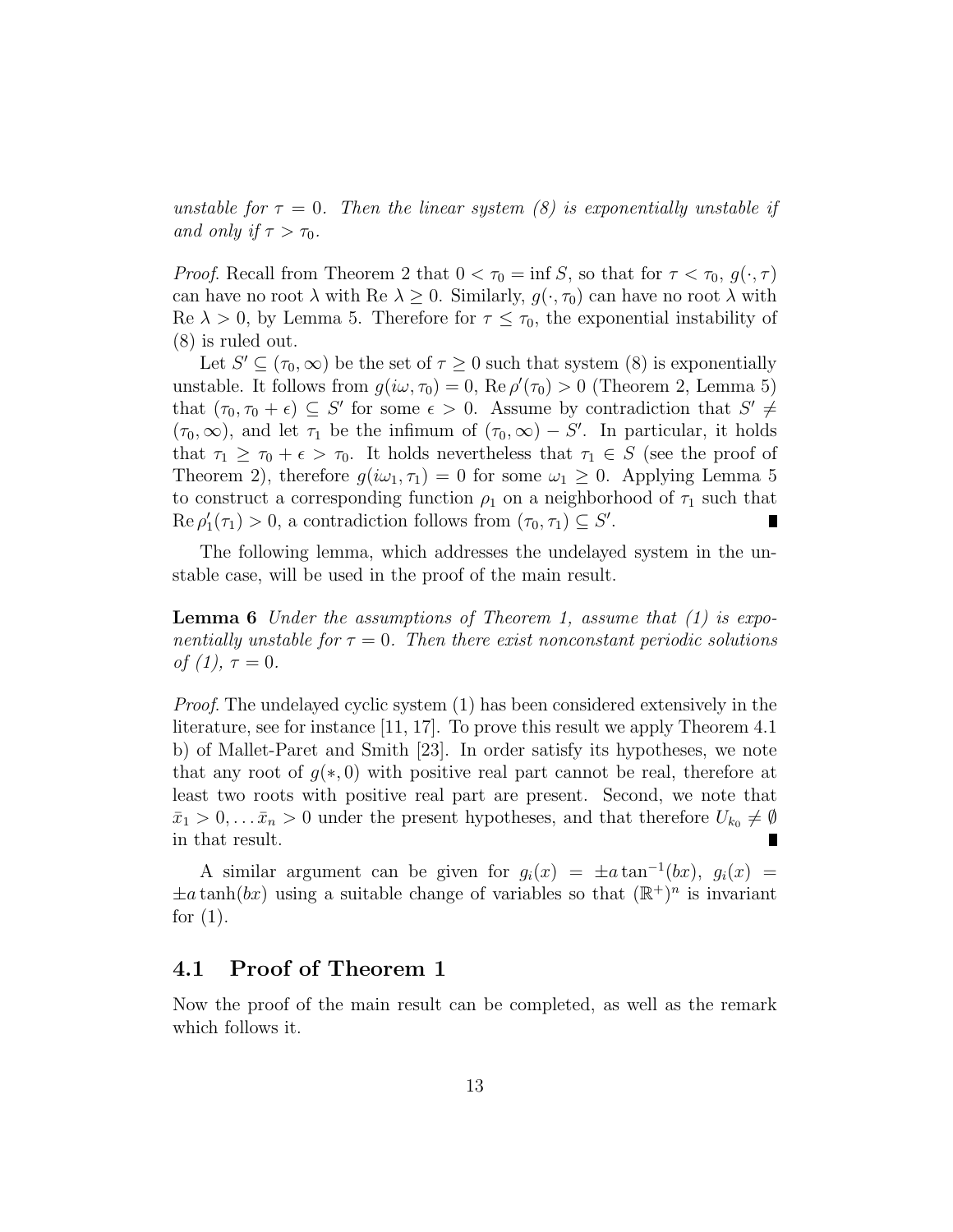*Proof.* It is a standard result that the functions  $a \tan^{-1}(bx)$ ,  $a \tanh(bx)$ ,  $a \in$  $\mathbb{R}, b > 0$ , have negative Schwarzian derivative at every point, see [31].

Let  $x_0$  be the unique fixed point of  $g(x)$ . The first case corresponds to the situation in which  $|g'(x_0)| \leq 1$ . Since (4) is fixed point determined by Corollary 1 and Lemma 4, it holds that (4) is globally attractive to equilibrium. By Proposition 1, system (1) is also globally attractive towards a unique equilibrium.

Assuming now  $|g'(x_0)| > 1$ , system (4) must have a periodic solution since it is fixed point determined. Evaluating  $g'(x)$  using the chain rule yields that  $K > \mu_1 \cdot \ldots \cdot \mu_n$ . If (1) is exponentially unstable around its equilibrium for  $\tau = 0$ , there exist periodic solutions of (1) for  $\tau = 0$ , by Lemma 6. Otherwise, one can use Theorem 2 to conclude that a Hopf bifurcation occurs with respect to the parameter  $\tau$ .

### **5 The Positive Feedback Case**

We state and prove the corresponding statement in the positive feedback case, which is an application of the general results in  $[8]$ . Given a system  $(1)$ , consider the positive feedback hypotheses

 $\mu_i > 0$ ,  $\delta_i g_i(x)$  strictly increasing,  $\delta_i \in \{1, -1\}$ ,  $i = 1 \dots n$ , and  $\delta_1 \dots \delta_n = 1$ . (11)

It is easy to see, by setting the RHS of (1) equal to zero, that the function  $x \in \mathbb{R} \to \phi(x) = (x_1, \ldots, x_n)$  defined by  $x_n := \mu_n^{-1} g_n(x), x_{n-1} :=$  $\mu_{n-1}^{-1}g_{n-1}(x_n), \ldots, x_1 := \mu_1^{-1}g_1(x_2)$  is a bijection between equilibria of (4) and equilibria of (1). In the following result, 'almost every' is meant in the sense of measure, more precisely in the sense of prevalence in [21]. For other notation used in the proof, refer to [8].

**Theorem 3** *Consider the system (1) under (11), and let g be bounded and have countably many equilibria. Then almost every solution of (4) converges towards some equilibrium x such that*  $g'(x) \leq 1$ *. Also, almost every solution of* (1) converges towards some equilibrium  $\phi(x)$  for *x* such that  $g'(x) \leq 1$ .

*Proof.* The first part of this theorem is straightforward: every solution of (4) is monotone increasing or decreasing, and it is bounded since *g* is bounded.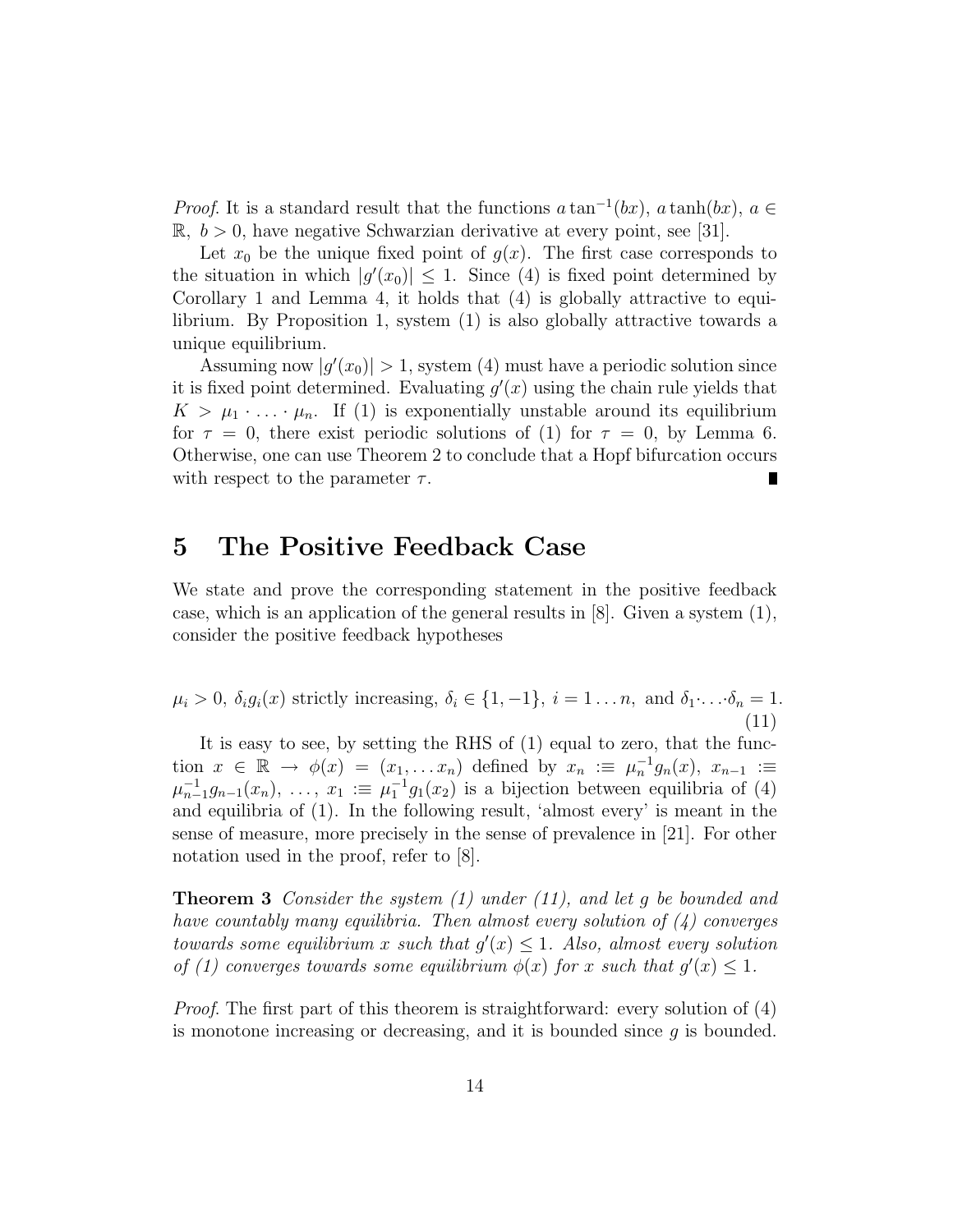Therefore each solution must converge towards an equilibrium. But if *x* is an equilibrium of (4) such that  $g'(x) > 1$ , then it is repelling and no strictly monotone solution can converge towards *x*. Since *g* is strictly increasing and therefore injective, given any  $z \in I$ ,  $k > 1$  it holds that  $q^k(z) = x$  implies  $z = x$ . Thus the only solution that converges towards x is that with initial condition *x*.

To prove the second statement we apply Theorem 3 of Enciso and Sontag [8] (see also [3, 19]). The monotonicity of system (1) with respect to an orthant cone follows from the material in [9], or from Chapter 5 of [33] after a change of variables. The strong monotonicity of the system follows using the strict monotonicity of the functions  $g_i(x)$  by assumption (11). (See also the proof of Theorem 1.3 in [18].) The boundedness of *g* implies that one of the functions  $g_i$  is bounded; therefore all solutions of the system are also bounded.

We write system (1) as the closed loop of a control monotone system by replacing  $g_n(x_1(t-\tau))$  on the right hand side by  $g_n(u)$  and by letting  $h(x_t) = x_1(t - \tau)$ . In the notation of [8], it holds here  $s(A(e)) < 0$  for every equilibrium *e* of (1) with  $\tau = 0$ . Theorem 3 of [8] implies in this case that almost all solutions of (1) converge towards equilibrium points  $\hat{e} = \phi(x)$ , such that  $s(C(-A^{-1})B) \leq 1$ . By Corollary 1 of [8], this last expression is equivalent to  $g'(x) \leq 1$ .

# **6 Future Work**

The framework of Angeli and Sontag [3] and Enciso, Smith and Sontag [7] describes quite general dynamical systems as the negative feedback loop of controlled monotone systems. Sufficient conditions are then given for the system to be globally attractive to equilibrium, even in the presence of delays or diffusion terms. Theorem 1 can potentially be used to extend these results to the case of periodic oscillations, as well as to show that the original results are sharp in some sense. It is not the first time that this is suggested. For instance, Angeli and Sontag [2] have pointed out that if the associated discrete system has a 2-cycle, then large enough delays would create the appearance of oscillatory behavior (or *pseudooscillations*), which in a biological system might be as meaningful as proper periodic oscillations.

The analysis of the asymptotic behavior of the system considered in this paper is far from complete. If the system falls into the second case of the main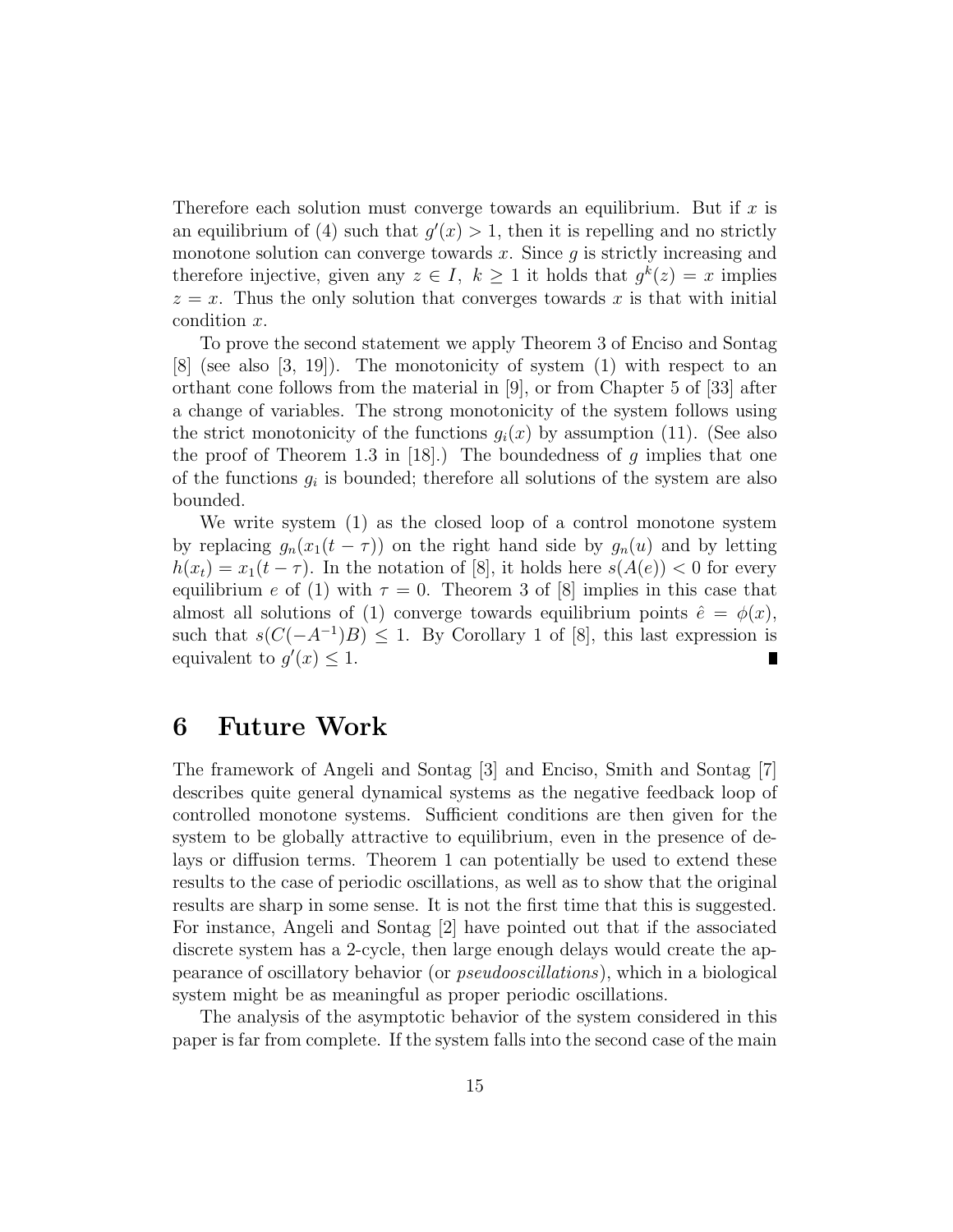theorem, simulations suggest that for  $\tau > \tau_0$  the system is in fact globally attractive towards a unique nonconstant periodic solution. Work towards such a result would most likely include the use of the Poincaré-Bendixson result, for example by finding a Morse decomposition of the system and ruling out the existence of homoclinic orbits.

Finally, note that the need for the assumption  $S_g < 0$  can be traced back to the particular approach used to prove the existence of periodic oscillations (Hopf bifurcation), in the following sense: if one could prove the existence of periodic oscillations of (1) based solely on the existence of a stable periodic 2 cycle of (4), then the proof of the main theorem wouldn't have to require that *g* is fixed point determined, and the assumption *Sg <* 0 could be dropped. Indeed, it has been observed in numerical simulations that whenever there is a stable 2-cycle of (4), then there is also a limit cycle of (1) for large enough *τ*  $\ell$  *even when*  $S_g \nleq 0$ . This has been numerically observed to be also true in more complex noncyclic systems in the framework of [7]. Note that the proof of the existence of periodic solutions would require to abandon any obvious use of Hopf bifurcation or ejective fixed point methods, since it could not be required that  $|g'(x_0)| > 1$ .

**Acknowledgments:** The author would like to thank his former advisor Eduardo Sontag for many helpful discussions and comments. Also to be thanked are David Angeli, Tomáš Gedeon, Benjamin Kennedy and Roger Nussbaum, for their friendly input and correspondence.

# **References**

- [1] D. Angeli, P. de Leenheer, and E.D. Sontag. On predator-prey systems and small-gain theorems. *Mathematical Biosciences and Engineering*, 2:25–42, 2005.
- [2] D. Angeli and E. D. Sontag. Interconnections of monotone systems with steady-state characteristics. In M de Queiroz, M Malisoff, and P. Wolenski, editors, *Optimal Control, Stabilization, and Nonsmooth Analysis*, pages 135–154. Springer Verlag, Heidelberg, 2004.
- [3] D. Angeli and E.D. Sontag. Monotone controlled systems. *IEEE Trans. Autom. Control*, 48:1684–1698, 2003.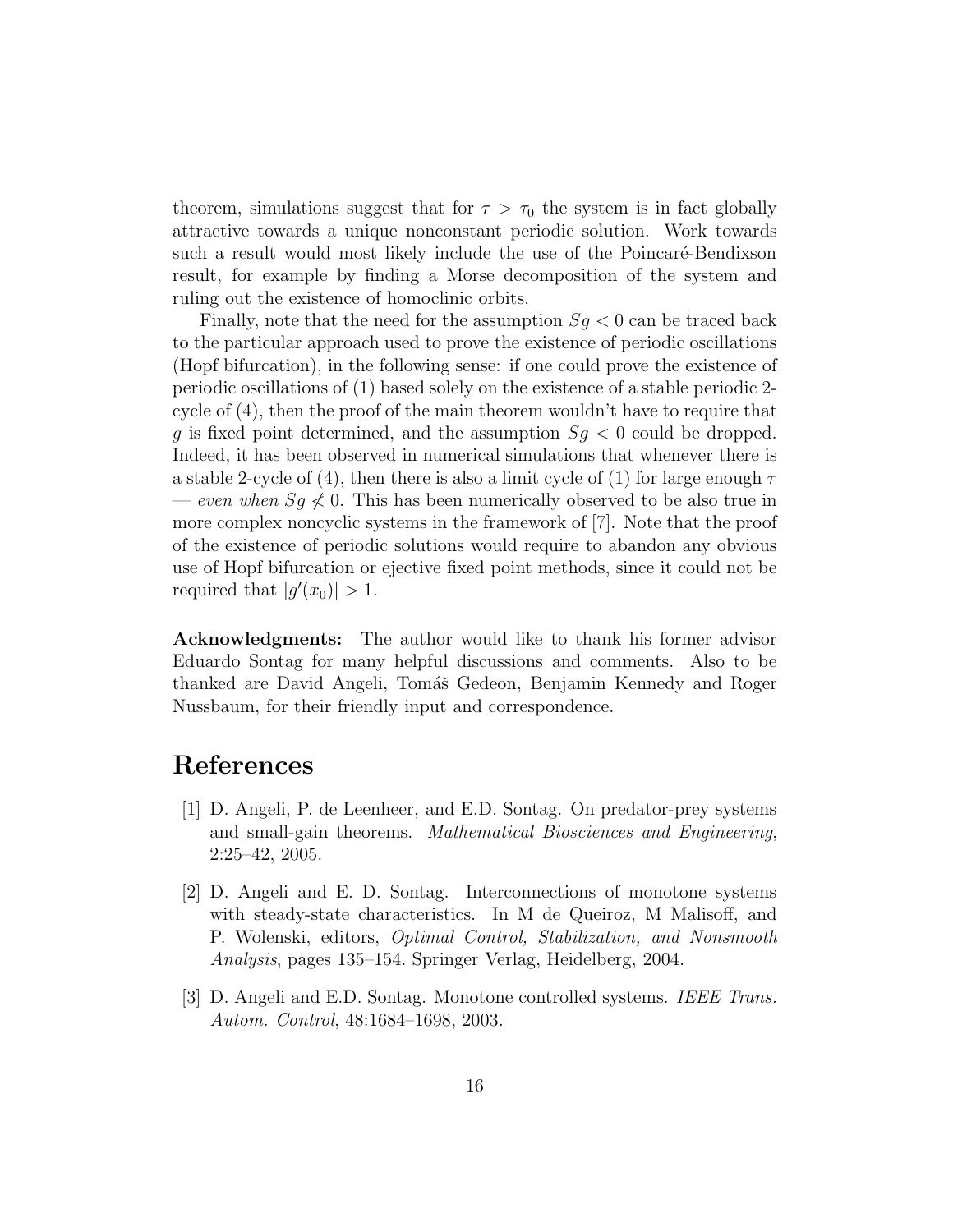- [4] D. Angeli and E.D. Sontag. Multistability in monotone input/output systems. *Systems and Control Letters*, 51:185–202, 2004.
- [5] E.N. Dancer. Some remarks on a boundedness assumption for monotone dynamical systems. *Proc. AMS*, 126(3):801–807, March 1998.
- [6] M.B. Elowitz and S. Leibler. A synthetic oscillatory network of transcriptional regulators. *Nature*, 403:335–338, 2000.
- [7] G.A. Enciso, H.L. Smith, and E.D. Sontag. Non-monotone systems decomposable into monotone systems with negative feedback. to appear in the Journal of Differential Equations.
- [8] G.A. Enciso and E.D. Sontag. A characterization of the stability of strongly monotone systems. submitted.
- [9] G.A. Enciso and E.D. Sontag. Global attractivity, I/O monotone smallgain theorems, and biological delay systems. To appear in Discrete and Continuous Dynamical Systems.
- [10] G.A. Enciso and E.D. Sontag. On the stability of a model of testosterone dynamics. *Journal of Mathematical Biology*, 49:627–634, 2004.
- [11] T. Gedeon. *Cyclic Feedback Systems*. American Mathematical Society, Providence, RI, 1998.
- [12] A. Goldbeter. *Biochemical Oscillations and Cellular Rythms. The Molecular Basis of Periodic and Chaotic Behaviour*. Cambridge Univ. Press, Cambridge, 1996.
- [13] B.C. Goodwin. Oscillatory behaviour in enzymatic control processes. *Adv. in Enzyme Regulation*, 3:425–438, 1965.
- [14] K.P. Hadeler and J. Tomiuk. Periodic solutions of difference differential equations. *Arch. Rat. Mech. Anal.*, 65:87–95, 1977.
- [15] J. Hale and A. Ivanov. On a high order differential delay equation. *Journal of Mathematical Analysis and Applications*, 173:505–514, 1993.
- [16] J.K. Hale. *Introduction to Functional Differential Equations*. Springer, New York, 1993.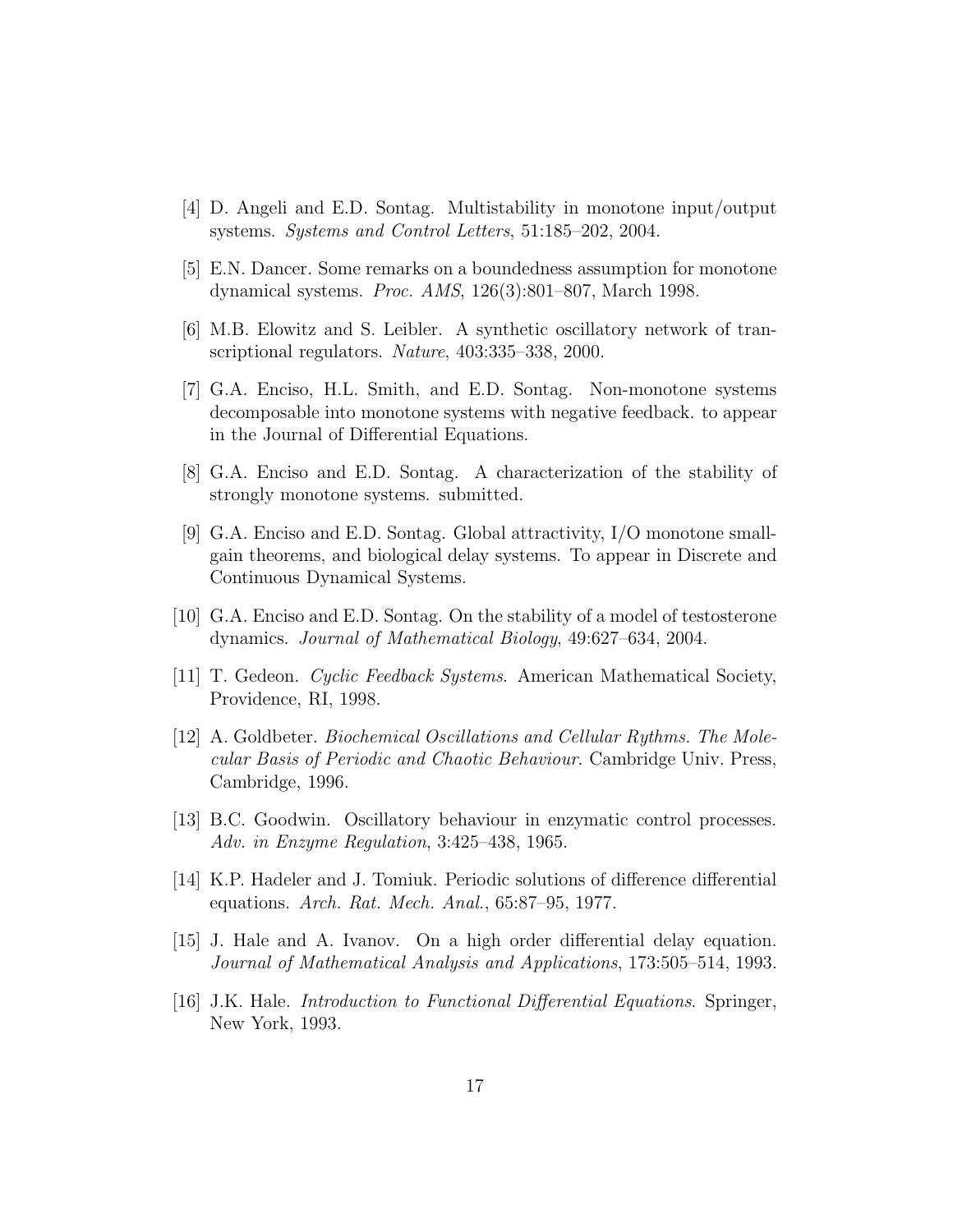- [17] S.P. Hastings, J. Tyson, and D. Webster. Existence of periodic orbits for negative feedback cellular control systems. *Journal of Differential Equations*, 25:39–64, 1977.
- [18] M. Hirsch and H.L. Smith. Competitive and cooperative systems: a mini-review. In Alberto De Santis Luca Benvenuti and Lorenzo Farina, editors, *Positive Systems. Proceedings of the First Multidisciplinary Symposium on Positive Systems (POSTA 2003).* Springer Verlag, 2003. Heidelberg, 2003.
- [19] M.W. Hirsch. Stability and convergence in strongly monotone dynamical systems. *Reine und Angew. Math*, 383:1–53, 1988.
- [20] J. Hofbauer and J. W.-H. So. Diagonal dominance and harmless offdiagonal delays. *Proc. AMS*, 128(9):2675–2682, 2000.
- [21] B. Hunt, T. Sauer, and J. Yorke. Prevalence: a translation-invariant 'almost every' on infinite-dimensional spaces. *Bull. Amer. Math. Soc.*, 27:217–238, 1992. Addendum, Bull. Amer. Math. Soc. 28 (1993), 306- 307.
- [22] A.F. Ivanov and B. Lani-Wayda. Periodic solutions for threedimensional systems with time-delays. *Discrete Contin. Dyn. Syst.*, 11(2):667–692, 2004.
- [23] H.L. Smith J. Mallet-Paret. The Poincare-Bendixson theorem for monotone cyclic feedback systems. *Journal of Dynamics and Differential Equations*, 2(4):367–421, 1990.
- [24] J. Lewis. Autoinhibition with transcriptional delay: a simple mechanism for the zebrafish somitogenesis oscillator. *Current Biology*, 13:1398–1408, 2003.
- [25] E. Liz, M. Pinto, G. Robledo, S. Trofimchuk, and V. Tkachenko. Wright type delay differential equations with negative schwarzian. *Discrete and Continuous Dynamical Systems*, 9(2):309–321, 2003.
- [26] J. Mallet-Paret. Morse decompositions for delay differential equations. *J. Diff. Eq.*, 72:270–315, 1988.